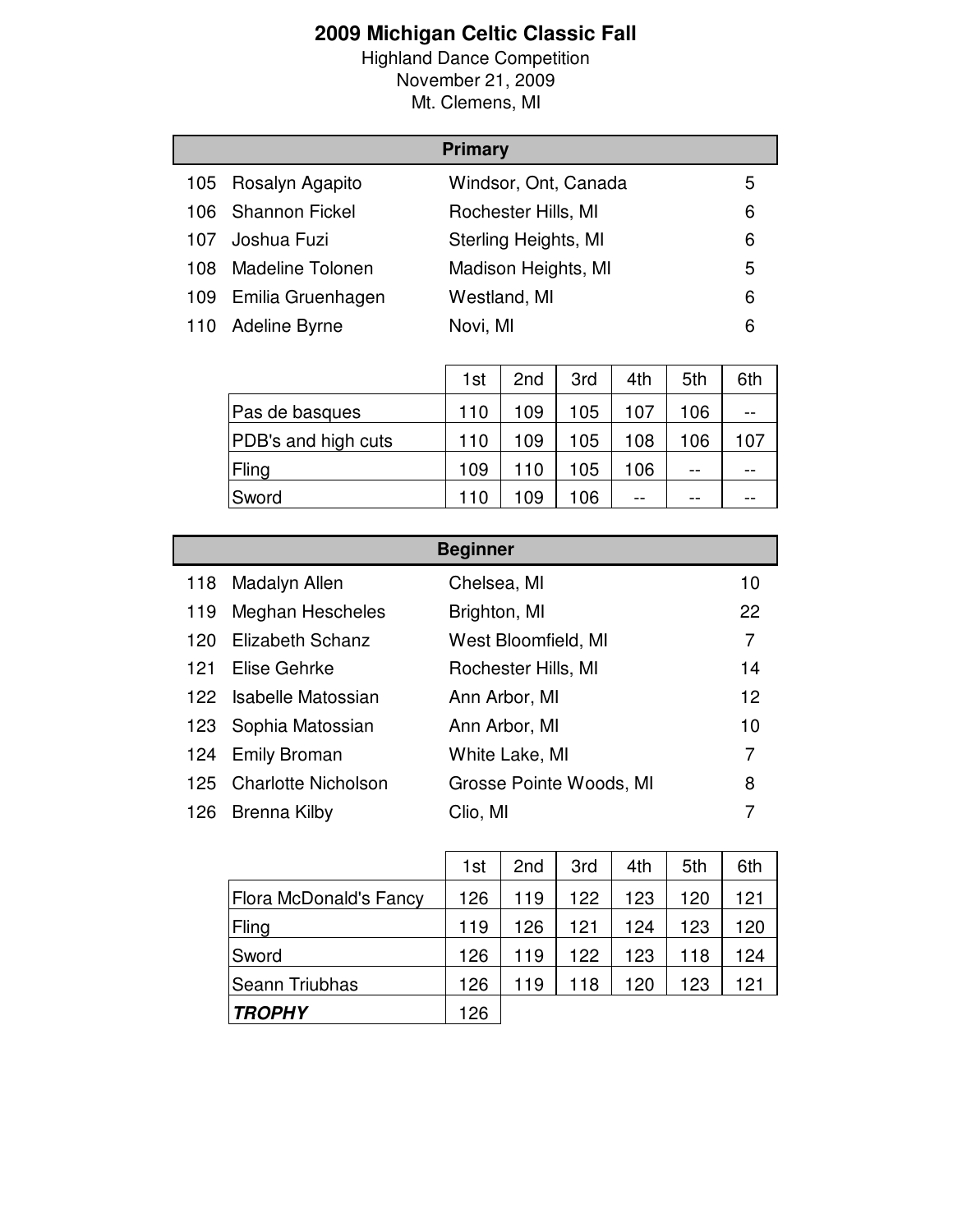|      | <b>Novice 13 and Under</b> |                      |    |  |  |
|------|----------------------------|----------------------|----|--|--|
|      | 130 Emerson Reaume         | Coham, Ont, Canada   | 10 |  |  |
| 131  | Megan Setturland           | Alma, MI             | 10 |  |  |
| 133. | Melissa Lee                | Auburn Hills, MI     | 11 |  |  |
|      | 134 Meghan Stepnitz        | Clawson, MI          | 9  |  |  |
|      | 135 Melissa Zakala-Downs   | Vestaburg, MI        | 8  |  |  |
|      | 136 Jordon Green           | LaSalle, Ont, Canada |    |  |  |
|      | 137 Allison Tolonen        | Madison Heights, MI  | 9  |  |  |

|                        | 1st | 2 <sub>nd</sub> | 3rd | 4th | 5th |
|------------------------|-----|-----------------|-----|-----|-----|
| Flora McDonald's Fancy | 135 | 130             | 133 | 137 | 136 |
| Fling                  | 130 | 135             | 136 | 137 | 133 |
| Sword                  | 125 | 129             | 137 | 130 | 136 |
| Sean Triubhas          | 135 | 137             | 130 | 133 | 136 |
| <b>TROPHY</b>          | 135 |                 |     |     |     |

| <b>Novice 14 and Over</b> |                     |    |  |  |
|---------------------------|---------------------|----|--|--|
| 139 Katie Siegel          | Royal Oak, MI       | 27 |  |  |
| 140 Andi Powell           | Shelby Township, MI | 42 |  |  |
| 141 Kaelie Thompson       | Oakland, MI         | 24 |  |  |
| 142 Catherine Lee         | Auburn Hills, MI    | 18 |  |  |
| 143 Anne Bourbonais       | Brighton, MI        | 19 |  |  |
| 144 Laura Hassold         | Flushing, MI        | 17 |  |  |
| 145 Ben DeGroot           | Midland, MI         | 14 |  |  |

|                               | 1st | 2 <sub>nd</sub> | 3rd | 4th |
|-------------------------------|-----|-----------------|-----|-----|
| <b>Flora McDonald's Fancy</b> | 143 | 141             | 144 | 139 |
| Fling                         | 143 | 141             | 139 | 144 |
| Sword                         | 143 | 141             | 140 | 144 |
| Seann Triubhas                | 143 | 141             | 139 | 144 |
| <b>TROPHY</b>                 | 143 |                 |     |     |

| <b>Most Promising Pre-Premier</b> | 129 Megan Setterland |
|-----------------------------------|----------------------|
|                                   |                      |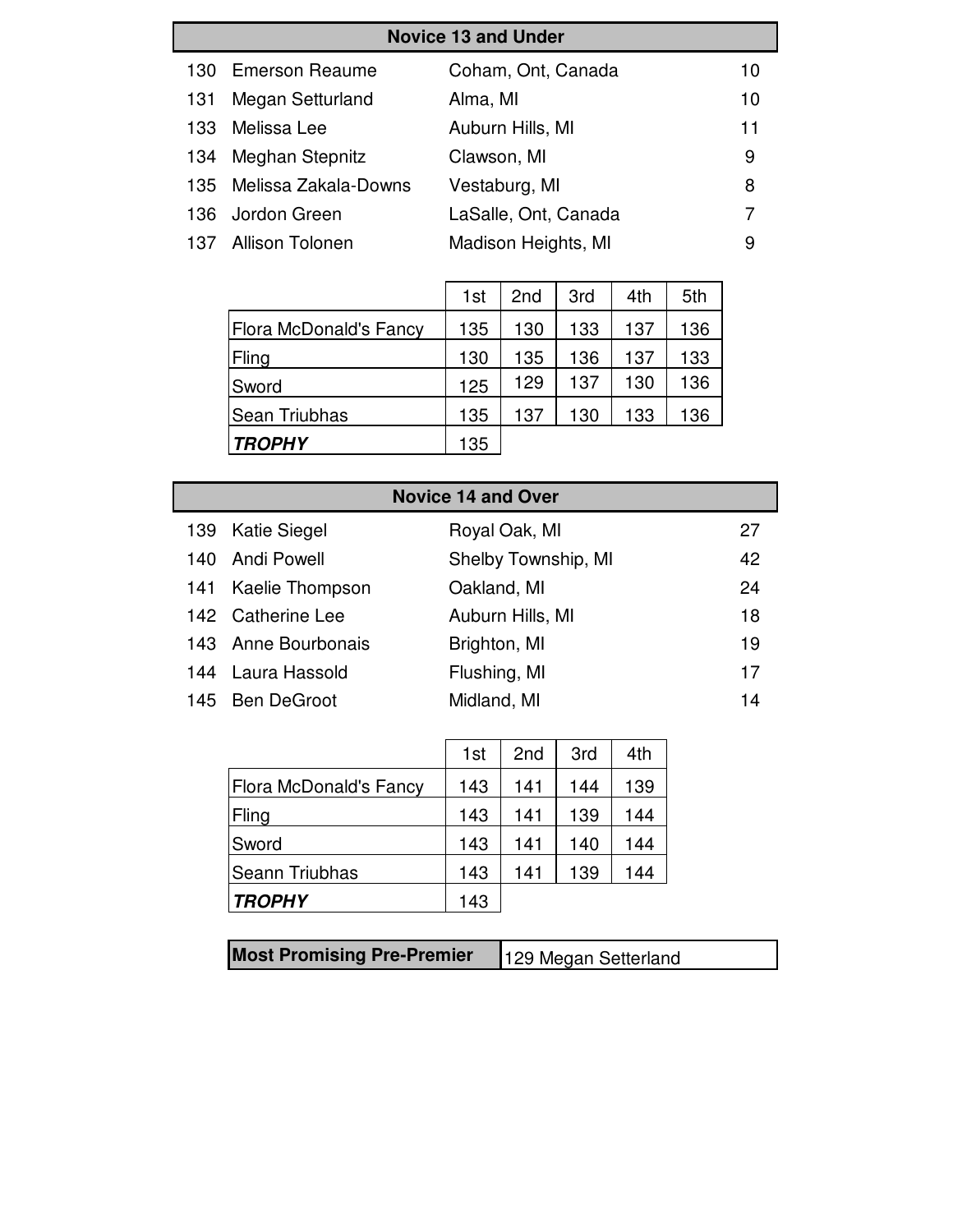|     | <b>Intermediate</b>   |                    |    |  |  |
|-----|-----------------------|--------------------|----|--|--|
| 149 | <b>Bethany Slater</b> | Riverdale, MI      |    |  |  |
|     | 150 Kennedy Reaume    | Coham, Ont, Canada | 13 |  |  |
| 151 | <b>Molly Gillies</b>  | Pickney, MI        | 14 |  |  |
|     | 152 Jennifer Craig    | Chelsea, MI        | 15 |  |  |
|     | 153 Jessica Craig     | Chelsea, MI        | 15 |  |  |
|     | 154 Grace Jerome      | Lake Orion, MI     | 9  |  |  |
|     | 155 April Thomas      | Northville, MI     |    |  |  |

|                | 1st | 2 <sub>nd</sub> | 3rd | 4th | 5th |
|----------------|-----|-----------------|-----|-----|-----|
| Hornpipe       | 149 | 155             | 153 | 152 | 154 |
| Laddie         | 149 | 154             | 152 | 153 | 155 |
| Fling          | 152 | 153             | 154 | 150 | 155 |
| Seann Triubhas | 154 | 153             | 152 | 151 | 155 |
| <b>TROPHY</b>  | 154 |                 |     |     |     |

|      | <b>Premier 13 and Under</b> |                      |    |  |  |
|------|-----------------------------|----------------------|----|--|--|
| 166. | Vivien Powell               | Shelby Township, MI  | 13 |  |  |
|      | 167 Kristen Falkowski       | Livonia, MI          | 12 |  |  |
| 168. | Mackenzie Reaume            | New Boston, MI       | 11 |  |  |
| 169. | <b>Shannon DeGroot</b>      | Midland, MI          | 11 |  |  |
| 170  | Elyse Jerome                | Lake Orion, MI       | 11 |  |  |
| 171  | Abigail Byrne               | Novi, MI             | 10 |  |  |
|      | 172 Katherine Gordon        | Farmington Hills, MI | 10 |  |  |

|               | 1st | 2 <sub>nd</sub> | 3rd | 4th | 5th |
|---------------|-----|-----------------|-----|-----|-----|
| Hornpipe      | 165 | 170             | 167 | 172 | 168 |
| Laddie        | 170 | 167             | 168 | 172 | 165 |
| Fling         | 172 | 170             | 165 | 168 | 169 |
| Seann Tribhas | 172 | 170             | 168 | 172 | 165 |
| <b>TROPHY</b> | 170 |                 |     |     |     |